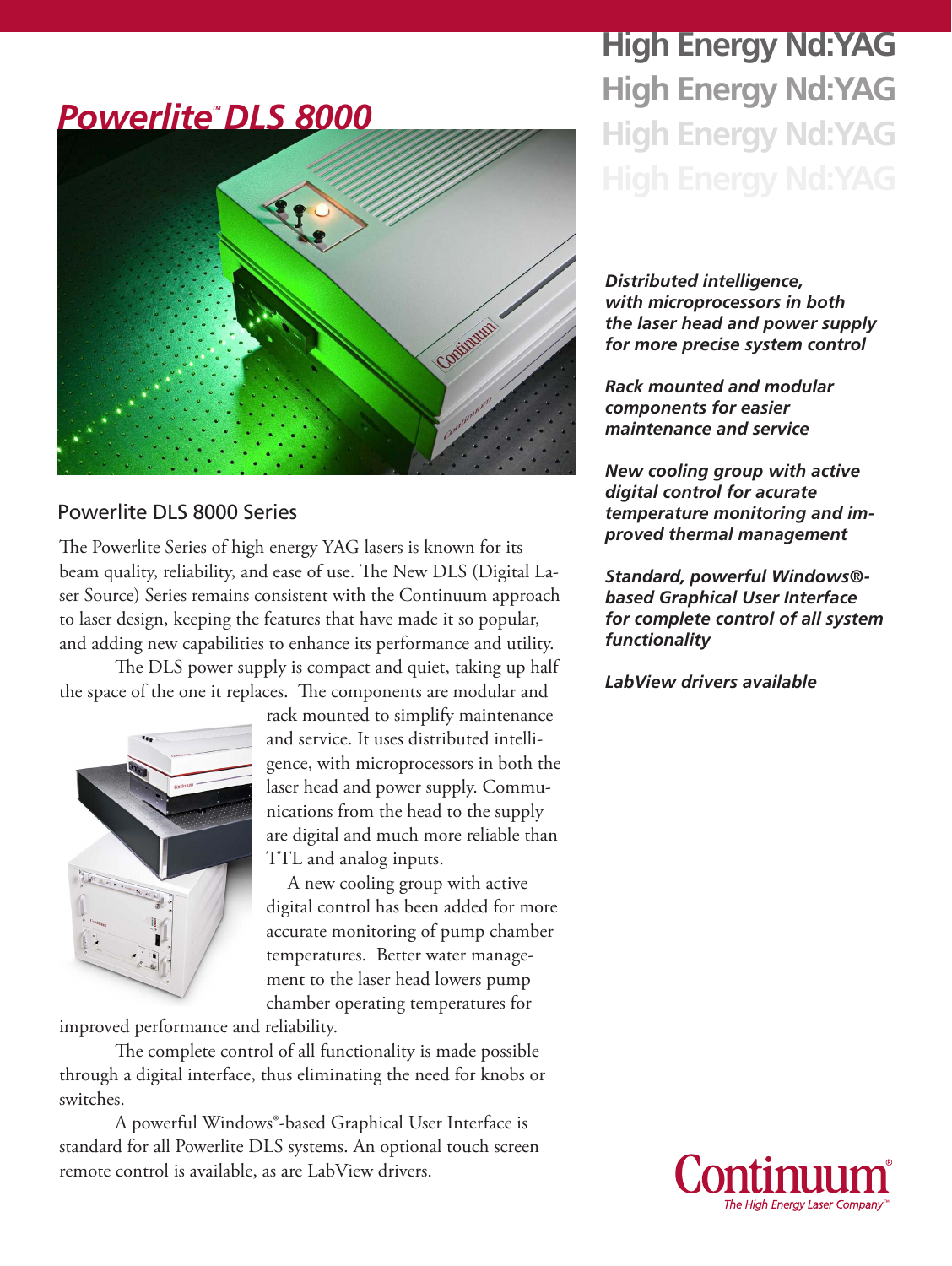# *Powerlite DLS 8000 Specifications*

| Description                                                  | 8000                                                          | 8010     | 8020    | 8030           | 8050           |
|--------------------------------------------------------------|---------------------------------------------------------------|----------|---------|----------------|----------------|
| Repetition Rate (Hz)                                         | 10                                                            | 10       | 20      | 30             | 50             |
| Energy (mJ)                                                  |                                                               |          |         |                |                |
| 1064 nm                                                      | 1200                                                          | 1650     | 1200    | 650            | 550            |
| $5321$ nm                                                    | 600                                                           | 800      | 550     | 300            | 210            |
| $355^2$ nm                                                   | 310                                                           | 450      | 300     | 150            | 95             |
| 266 nm                                                       | 120                                                           | 150      | 80      | 50             | 30             |
| Pulsewidth <sup>3</sup> (nsec)                               |                                                               |          |         |                |                |
| 1064 nm                                                      | $6-8$                                                         | $6-8$    | $6-8$   | 7-9            | $7-9$          |
| 532 nm                                                       | $5-7$                                                         | $5-7$    | $5-7$   | $6-8$          | $6-8$          |
| 355 nm                                                       | $5-7$                                                         | $5-7$    | 5-7     | $6-8$          | $6-8$          |
| 266 nm                                                       | $5-7$                                                         | $5-7$    | 5-7     | $6-8$          | $6-8$          |
| Linewidth <sup>4</sup> (cm-1)                                |                                                               |          |         |                |                |
| Standard                                                     | 1                                                             | 1        | 1       | 1              | 1              |
| Injection Seeded, SLM                                        | 0.003                                                         | 0.003    | 0.003   | 0.003          | 0.003          |
| Divergence <sup>5</sup> (mrad)                               | 0.45                                                          | 0.45     | 0.45    | 0.5            | 0.5            |
| Beam Pointing Stability <sup>6</sup> (±µrad)                 | 30                                                            | 30       | 30      | 30             | 30             |
| <b>Beam Diameter</b>                                         | 9                                                             | 9        | 9       | $\overline{7}$ | $\overline{7}$ |
| Jitter <sup>7</sup> (±ns)                                    |                                                               |          |         |                |                |
| Unseeded                                                     | 0.5                                                           | 0.5      | 0.5     | 0.5            | 0.5            |
| Seeded                                                       | 1.0                                                           | 1.0      | 1.0     | 1.0            | 1.0            |
| Energy Stability <sup>8</sup> ( $\pm$ %)                     |                                                               |          |         |                |                |
| 1064 nm                                                      | 2.5;0.8                                                       | 2.5;0.8  | 2.5;0.8 | 3.0;1.0        | 3.0;1.0        |
| 532 nm                                                       | 3.5;1.2                                                       | 3.5;1.2  | 3.5;1.2 | 4.5;1.5        | 4.5;1.5        |
| 355 nm                                                       | 4.0; 1.3                                                      | 4.0; 1.3 | 4.0;1.3 | 5.0;1.7        | 5.0;1.7        |
| 266 nm                                                       | 10;3.3                                                        | 10;3.3   | 10;3.3  | 10;3.3         | 10;3.3         |
| Power Drift <sup>9</sup> ( $\pm$ %)                          |                                                               |          |         |                |                |
| 1064 nm                                                      | 3.0                                                           | 3.0      | 3.0     | 5.0            | 5.0            |
| 532 nm                                                       | 5.0                                                           | 5.0      | 5.0     | 6.0            | 7.0            |
| 355 nm                                                       | 5.0                                                           | 5.0      | 5.0     | 6.0            | 8.0            |
| 266 nm                                                       | 8.0                                                           | 8.0      | 8.0     | 8.0            | 8.0            |
| Beam Spatial Profile (Fit to Gaussian) <sup>10</sup>         |                                                               |          |         |                |                |
| Horizontal Near Field (<1m)                                  | 0.7                                                           | 0.7      | 0.7     | 0.7            | 0.7            |
| Far Field $(\infty)$                                         | 0.95                                                          | 0.95     | 0.95    | 0.95           | 0.95           |
| Max Deviation from fitted Gaussian <sup>11</sup> ( $\pm\%$ ) |                                                               |          |         |                |                |
| Near Field (<1m)                                             | 40                                                            | 40       | 40      | 40             | 40             |
| <b>Service Requirements</b>                                  |                                                               |          |         |                |                |
| 208-240 VAC, single $\Phi$                                   | 10A                                                           | 11A      | 16A     | 16A            | 17A            |
| Water GPM at 10-40 PSI                                       | $1 - 2$                                                       | $1 - 2$  | $1 - 2$ | $1 - 2$        | $1 - 2$        |
| Polarization                                                 |                                                               |          |         |                |                |
| 1064 nm                                                      | ---------------------- Horizontal --------------------------- |          |         |                |                |
| 532 nm                                                       |                                                               |          |         |                |                |
| 355 nm                                                       |                                                               |          |         |                |                |
| 266 nm                                                       |                                                               |          |         |                |                |



### Notes

1. Using Type II doubler

2. Using Type I doubler

3. FWHM full width half max

4. FWHM  $(1cm<sup>-1</sup> = 30 GHz)$ 

5. Full angle for 86% (1/e<sup>2</sup> )

6. 99.9% shots will be <±30 μrads with ΔTroom <±3°C

7. With respect to external trigger

8. The first value represents shot-to-shot for 99.9% of pulses, the second value represents RMS

9. Average for 8 hours with ΔT±3°C

10. A least squares fit to a Gaussian profile. A perfect fit would have a coeffficient of 1. 11. Within FWHM points near field at 1 meter

All specifications at 1064 nm unless otherwise noted. As a part of our continuous improvement program, all specifications are subject to change without notice.